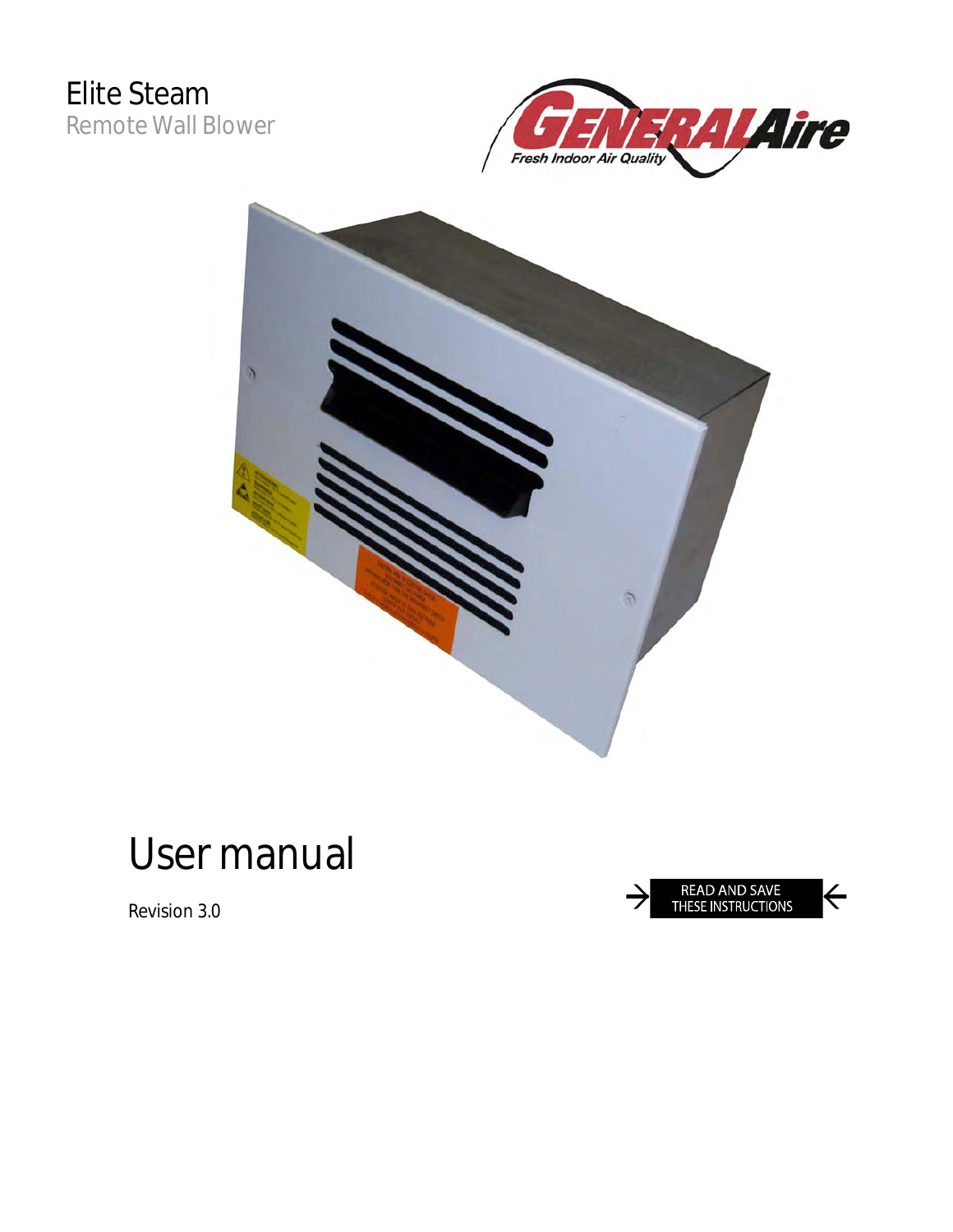

*We wish to save you time and money! Read this manual to insure correct installation and safe use of this product.* 

## **WARNINGS**



#### **BEFORE INSTALLING OR HANDLING THE REMOTE BLOWER PLEASE CAREFULLY READ AND FOLLOW THE INSTRUCTIONS AND SAFETY STANDARDS DESCRIBED IN THIS MANUAL AND ON THE LABELS ATTACHED TO THE** *REMOTE BLOWER.*

#### **CAUTION: ALWAYS DISCONNECT THE MAIN POWER TO THE HUMIDIFIER BEFORE OPENING OR SERVICING THE HUMIDI-FIER OR REMOTE BLOWER!**

IMPORTANT: BEFORE beginning installation:

 Check for shipping damage to cartons. Mark the shipping waybill accordingly. Open cartons and check for any hidden damage. Mark the shipping waybill accordingly. Check packing slip to ensure all items have been received. Notify General Filters of any shortages or damaged parts. You must notify General Filters within 5 working days of any shortages.

This product is to be installed only in a residential setting. The conditions of the environment and the power supply voltage must comply with the specied values listed on the data label in the humidier. All other uses and modications made to the humidier that are not authorized by the manufacturer are considered incorrect, and the manufacturer assumes no liability for the consequences of any such unauthorized use and will void the warranty.

Please note that the humidier contains powered electrical devices and hot surfaces. All service and/or maintenance operations must be performed by qualied personnel who are aware of the necessary precautions and are capable of performing the operations correctly. Disconnect the humidier from the main power supply before accessing any internal parts. The humidier must be installed in accordance with all local and national standards.

WARNING: Your humidier requires water to operate. Do NOT mount it above materials or machinery that could be damaged if a leak occurs. General Filters assumes no responsibility for consequential or inconsequential damage as a result of any leaks.



Disposal of the parts of the humidier: the humidier is made up of metallic and plastic parts. All parts must be disposed of according to the local standards on waste disposal. Warranty on materials: 2 years (from the date of production, excluding the consumable parts).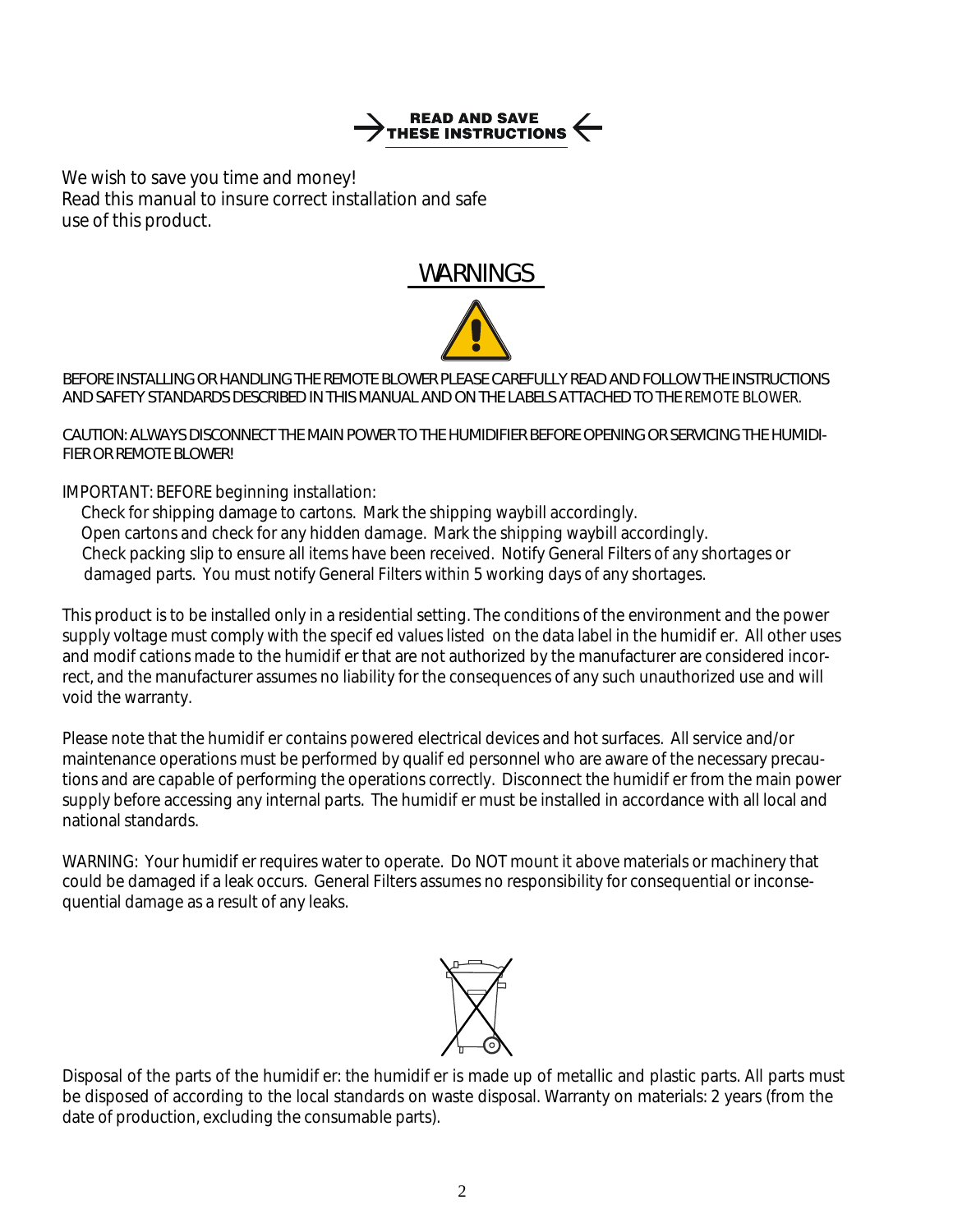# **CONTENTS**

| 2 <sub>1</sub> |  |
|----------------|--|
| 3.             |  |
| 4.             |  |
| 5.             |  |
| 6.             |  |
| 7 <sub>1</sub> |  |
| 8.             |  |
| 9.             |  |
|                |  |
|                |  |
|                |  |
|                |  |
|                |  |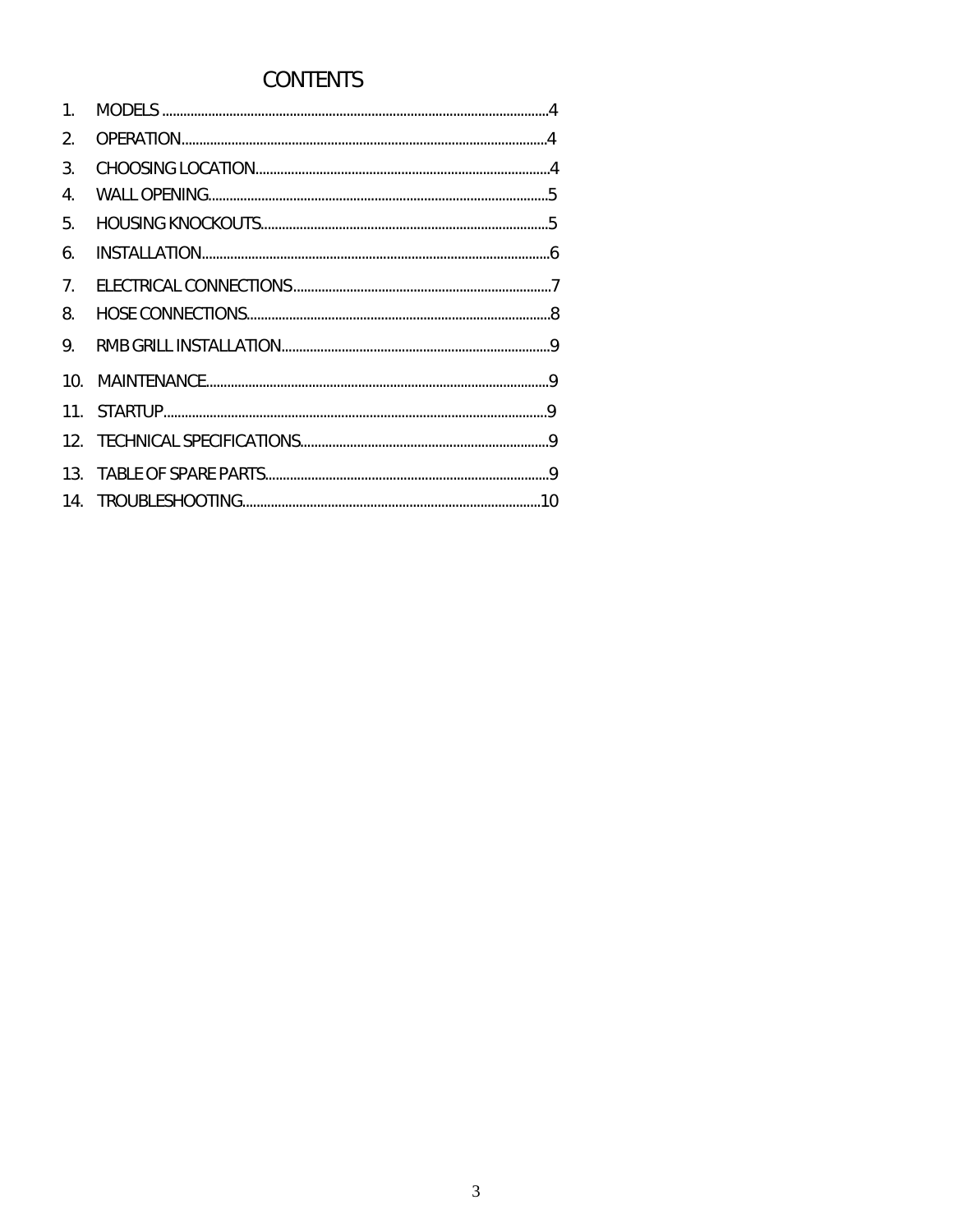#### **1. MODELS**

Remote Wall Blowers are designed to distribute steam directly into the living space needing additional humidity. They are for use only with DS35, DS25, DS15P, and DS15 Elite Steam electrode humidifiers. The remote wall blowers operate at different voltages

 RMB35 230VAC ~1 for use with DS35 and DS25. RMB15 110VAC  $\sim$  1 for use with DS15P and DS15. Remote wall blowers may only be installed in a vertical wall distributing steam horizontally.

**2. OPERATION**

When a demand for humidity is made, the Elite Steam Humidifier will start. The control module will recognize the demand for steam and supply power to the RMB and the Steam Cylinder. The RMB Blower will run and distribute the steam into the room. The RMB grill is designed to blow steam outward and slightly down to avoid condensation on the ceiling. A cleanable filter is located behind the grill to protect the RMB from large particles. When the demand for humidification ends, power to the steam cylinder is stopped. The blower continues to run for 30 seconds to distribute any remaining steam.

## **3. CHOOSING LOCATION**

Choose a location that will be near the Elite Steam humidifier. Try to keep the length of the steam hose to a minimum. The RMB must be mounted above the Elite Steam humidifier. The RMB will create condensate that must drain back to the humidifier by gravity.

#### **NOTES:**

**1. The RMB must be in the wall, and connected to the humidifier by the steam hose supplied. 2. The RMB must be mounted a least 12 inches above the humidifier.**

**3. Pockets and traps in the hoses must be avoided. Condensate will accumulate in low areas and prevent steam movement. The steam hose must not have sharp bends or twists.**

**4. The dimensions in Fig 3.1 and 3.2 are minimum distances to prevent the humidified air from coming in contact with people, electrical equipment, ceilings and cold surfaces before the steam has been completely absorbed. Choose the location with care as the steam is hot and can cause burns.**

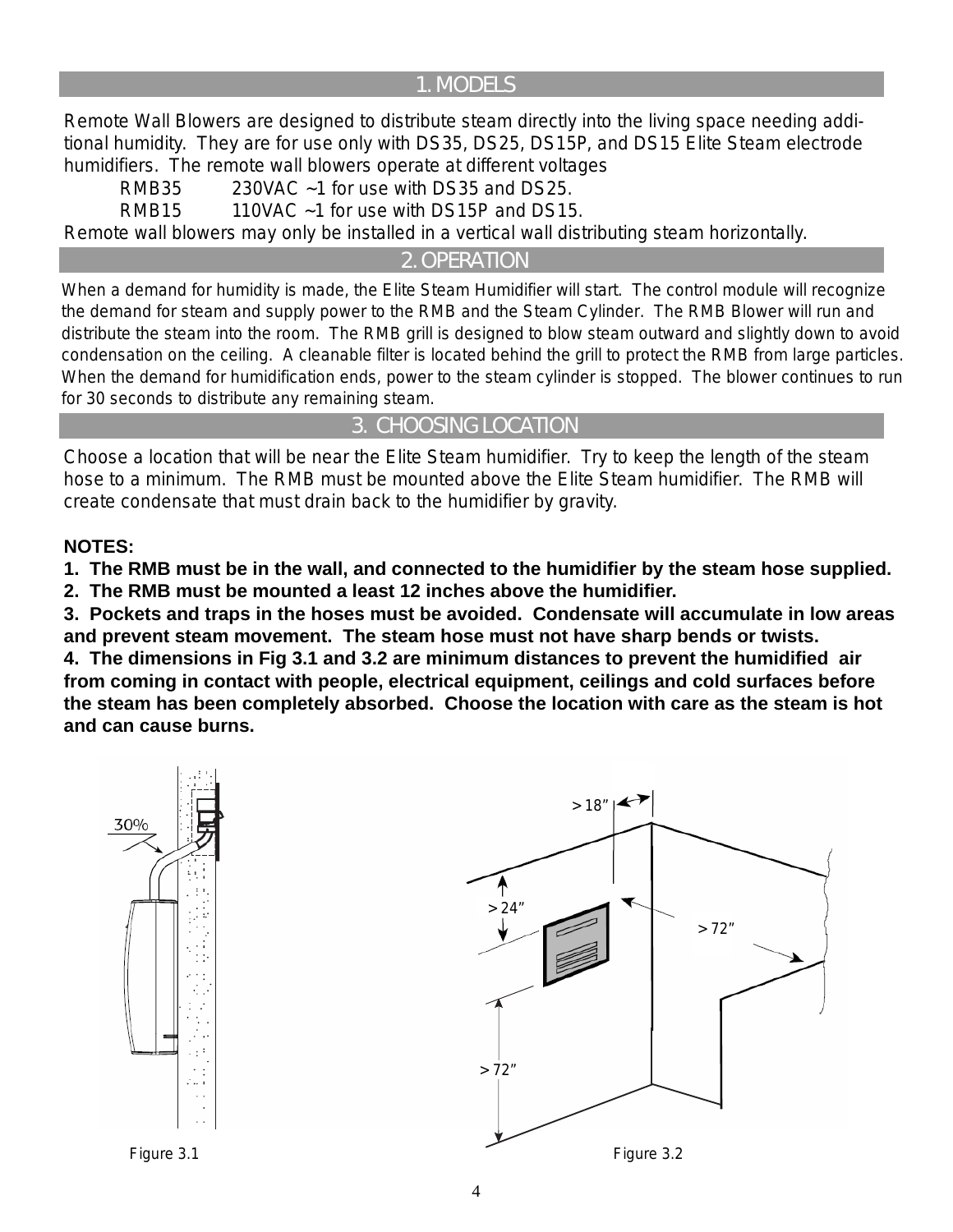## **4. WALL OPENING**

The RMB housing will fit in a standard 2x6 wall with 1/2" drywall. If installing in a 2x4 wall then the rear drywall must also be removed and the housing will protrude out the back of the wall. Figure 4.1 below shows the wall opening dimensions for the RMB housing.

Notes:

1. The RMB housing has flanges on the front that must be mounted on the outside face of the drywall. 2. When installing in new construction use a piece of return air angle to mark the wall where the RMB unit will go to prevent the drywall from being installed over the location for the RMB housing.  $\overline{a}$  and  $\overline{a}$  12 1/8" WIDE









Determine if the steam hose will be entering the housing from the back or bottom. Remove the knockouts for the steam hose, condensate hose and electrical connections.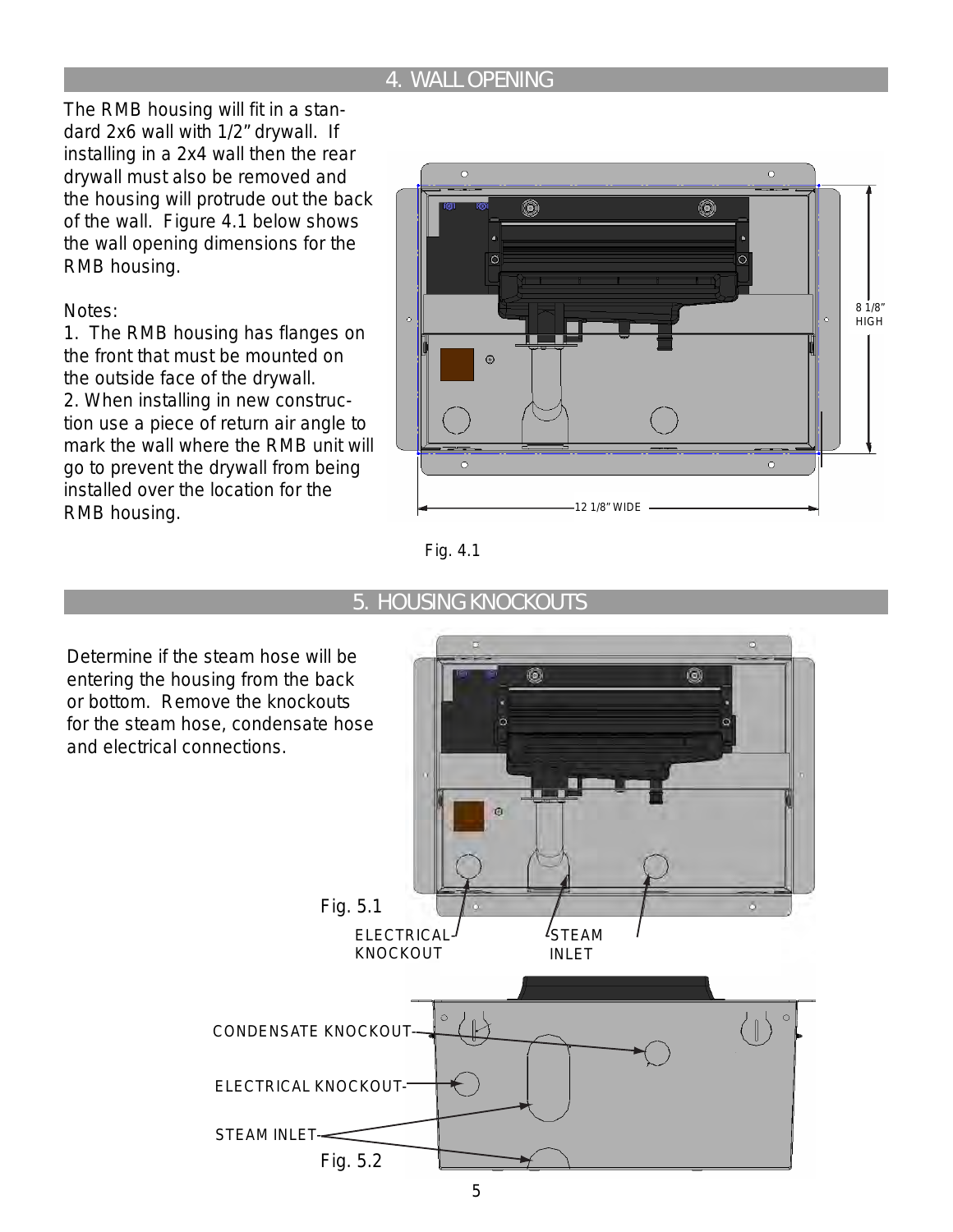## **6. INSTALLATION**

Insert the RMB housing into the wall and bend the four securing tabs around the back of the drywall. Secure the RMB housing to the wall using predrilled holes located on the four one-inch flanges of the RMB unit. Use #8 drywall screws (four required) to penetrate the wall and pass through the slot in the securing tab behind the drywall.

#### **Note:**

**1. The four one-inch flanges on the face of the RMB unit must be on the outside of the drywall. Failure to locate the flanges on the outside face of the drywall may result in water leakage and household damage.**

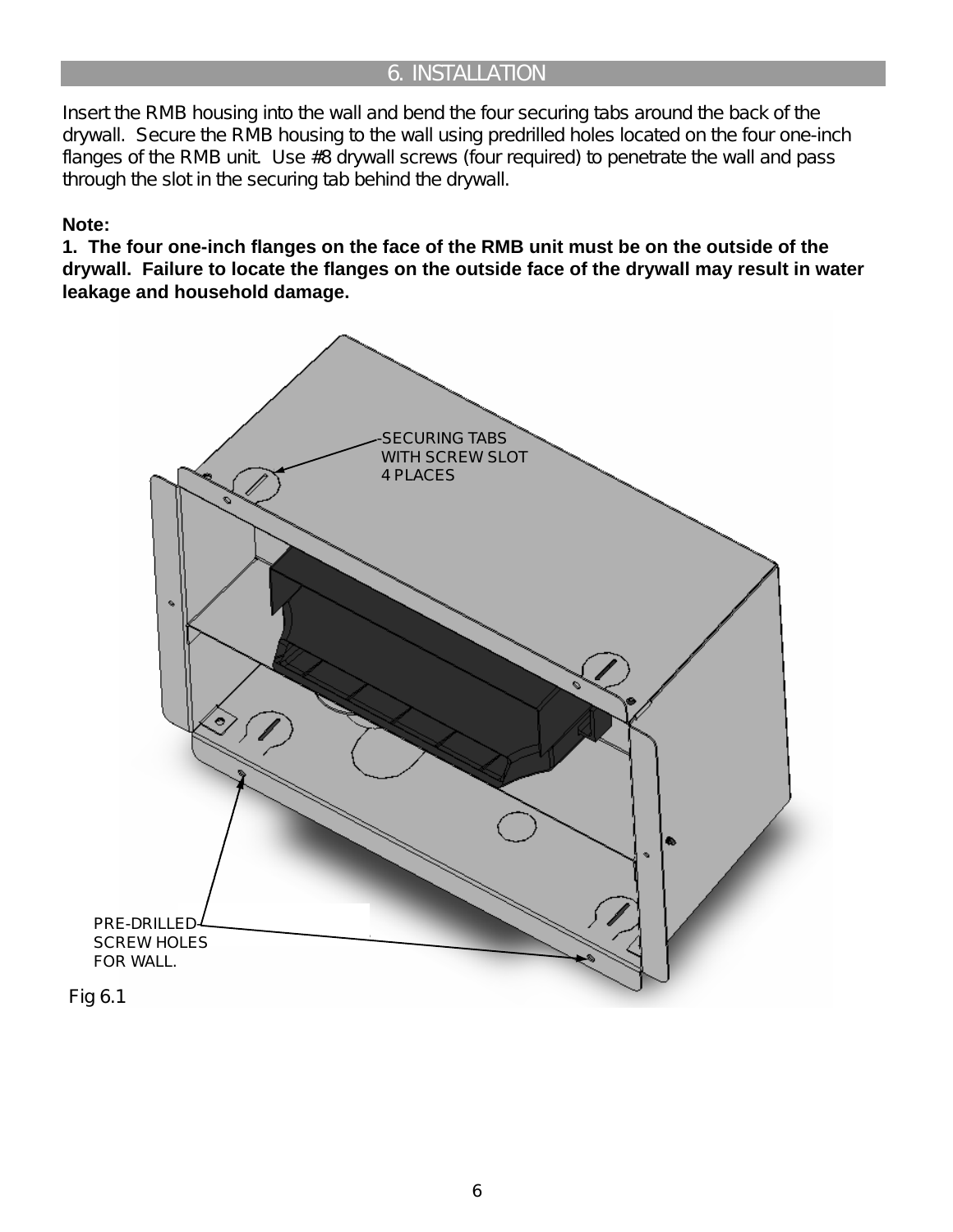## **7. ELECTRICAL CONNECTIONS**

The RMB is fitted with a power supply terminal block with two terminals and a screw terminal located on the RMB housing for connecting the ground wire. The power wires should be 16 gauge or larger shielded cable with ground. Power wiring should be run through the electrical knockout in the RMB and be supported by the screw-type strain relief (supplied) to prevent damage to the terminal block.

The power will be supplied from the terminals F and INT FAN located on the back side of the humidifier control module.

The power supply wire must enter the humidifier on the bottom or back then be secured in the humidifier to prevent tension on the wire or connections. To access the wire connection points on the back of the module, remove the steam cylinder. The connection points are covered by protective caps that must be removed. Use two spade connectors to make the connections to the F and INT FAN terminals.

#### **Note:**

**1. The power for the RMB unit is from the terminals on the BACK of the Control Module!**

**2. Electrical connections must be performed by qualified personnel in compliance with local codes.**

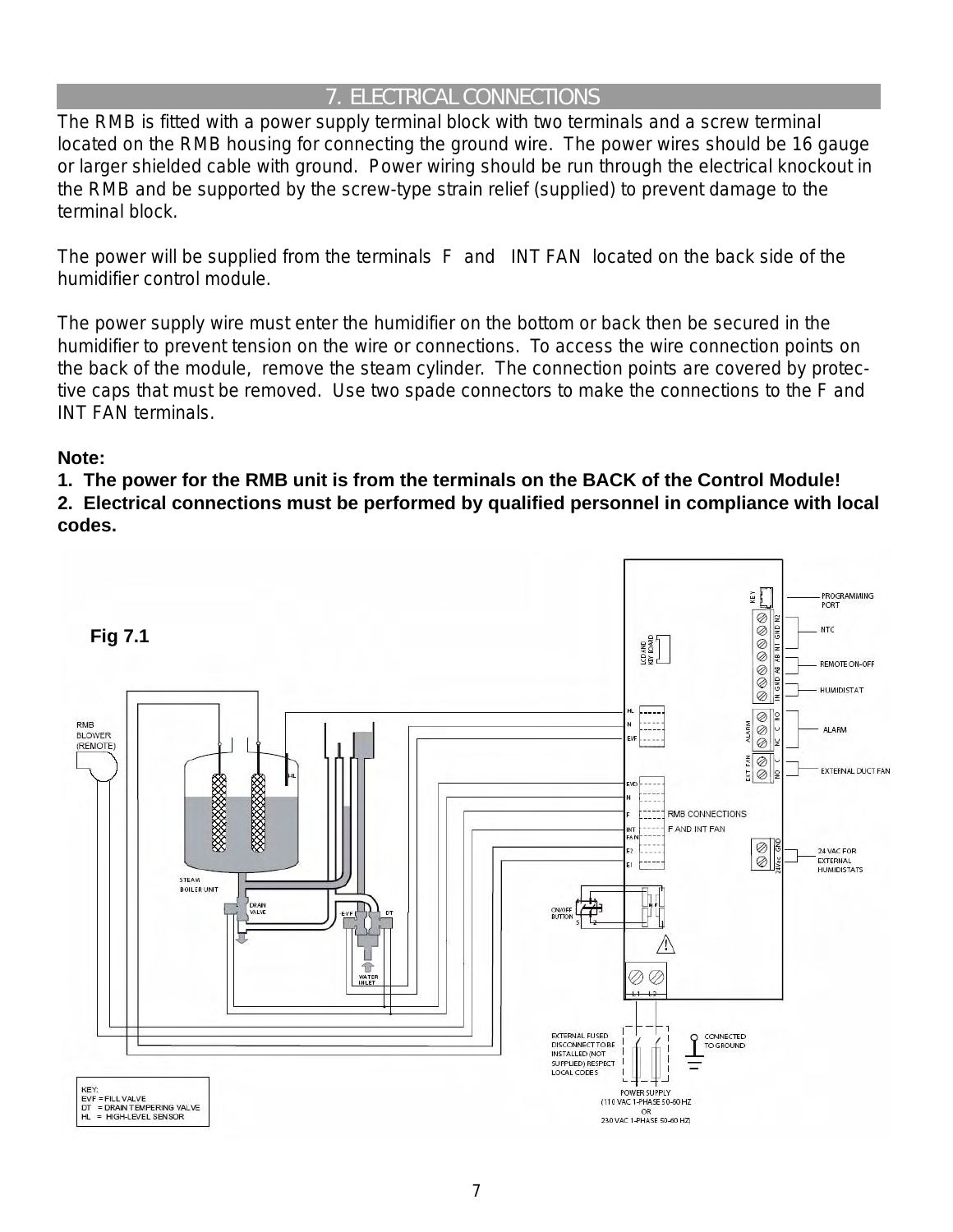## **8. HOSE CONNECTIONS**

Connect the steam hose to the stainless fitting located at the bottom of the manifold. The stainless fitting should be inserted into the hose and secured using the hose clamp provided.

Connect the condensate hose to the molded hose barb fitting on the right. The condensate hose needs to be trapped immediately under the blower housing or directly above the humidifier. A condensate trap can be made using a 6" loop in the condensate hose.

#### **Note:**

**1. Do not force the steam hose onto the stainless fitting; this will cause the manifold to break. Apply some water to the inside of the hose and ease the hose onto the fitting. 2. For information on hose connections in the Elite Steam Humidifier, please see the humidifier manual.**



*Fig 7.1.1*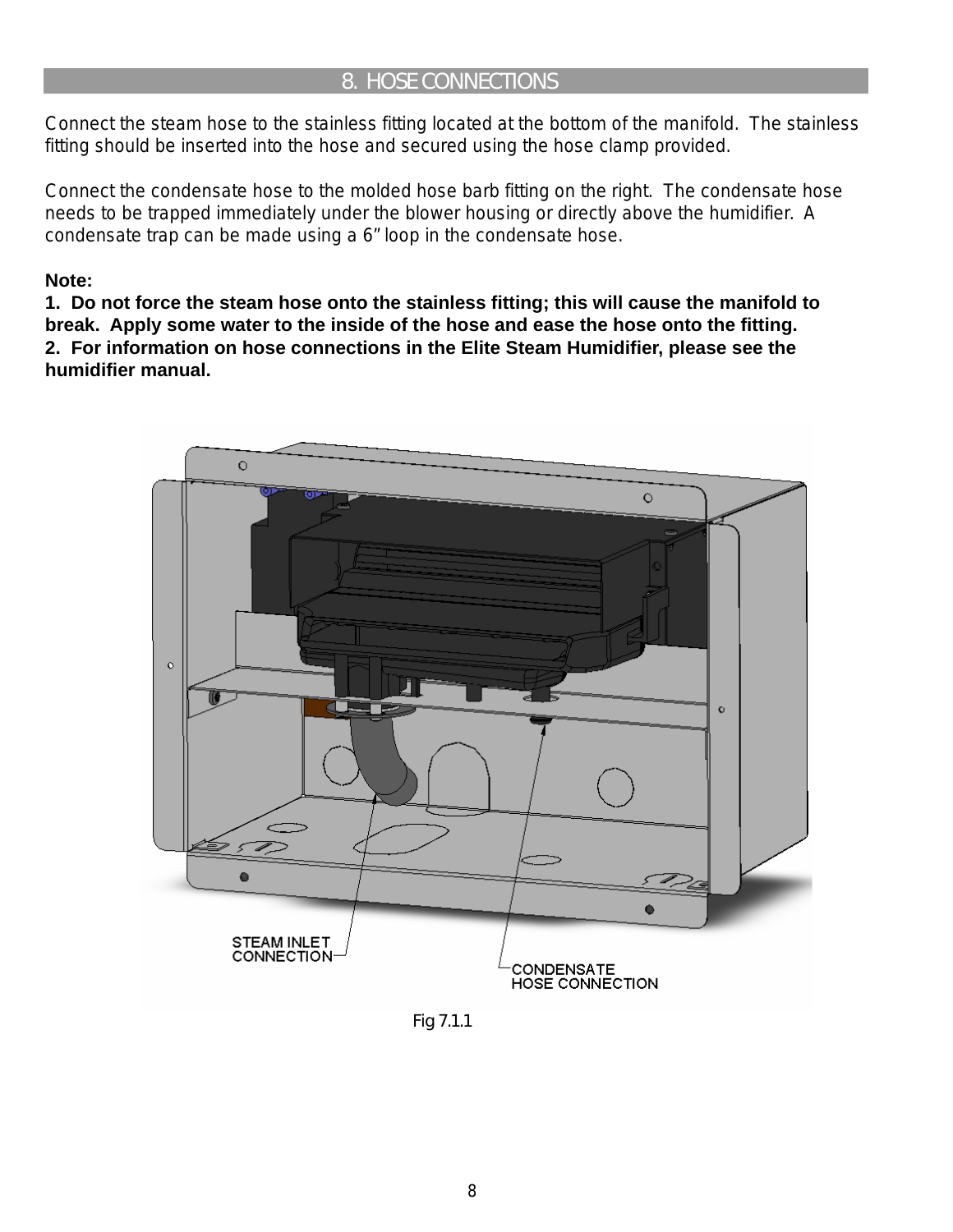## 9. RMB GRILL INSTALLATION

Attach the air filter to the grill, install the grill over the housing face and use the provided screws and pre-drilled holes to secure the grill to the RMB housing. The steam manifold will extend out past the face of the grill. The grill may be painted to match decorations in the home. **NOTE:** 

1. Use only the grill that was provided with the RMB kit. Any alterations or changes to the grill may result in water leakage and damage to the home.

## **10. MAINTENANCE**

Air filter maintenance is essential for maintaining a constant flow of air to the distributor. Neglecting the air filter (cleaning and/or replacement) will seriously effect the operation of the RMB unit. Maintenance is the responsibility of the user. The air filter should be vacuumed or rinsed with water at least once per year. More frequent cleaning may be necessary.

#### Note:

#### For new construction, the air filter must be cleaned as needed during construction and again when construction is compete

## **11. STARTUP**

The RMB blower will operate when the humidifier has a demand for humidity. Operation will continue for 30 seconds after the demand is complete.

#### **12. TECHNICAL SPECIFICATIONS**

| description                                                                      | $\vert$ value or range |
|----------------------------------------------------------------------------------|------------------------|
| steam output $(\frac{lb}{hr})$ °C)                                               | $0 - 12$               |
| storage temperature (                                                            | $-10$ to 70            |
| rated power $(W)$                                                                | 24                     |
| rated air $ow$ -rate (cfm)                                                       | 7 i                    |
| noise level (open field, at maximum speed, one metre from the front panel) $(d)$ | 30                     |

#### **13. TABLE OF SPARE PARTS**

| Order  | Part              |                                               |
|--------|-------------------|-----------------------------------------------|
| Number | Number            | Part Name                                     |
| 7545   | RMB <sub>15</sub> | Remote Mount Blower Kit                       |
| 7540   | RMB35             | Remote Mount Blower Kit                       |
| 7534   | $15 - 02$         | Room Blower Assembly 110v for RMB15           |
| 7535   | $35 - 02$         | Room Blower Assembly 240v for RMB35           |
| 7513   | $20 - 2$          | Steam Hose 7/8" ID                            |
| 7512   | $20 - 3$          | Condensate Hose 3/8" ID                       |
| 7559   | $35-10$           | Hardware kit (RMB15/RMB35)                    |
| 7536   | $35 - 20$         | Internal steam distributor manifold           |
| 7528   | $35 - 26$         | Front Grill for RMB (includes filter, labels) |
|        | $35 - 27$         | RMB Installation Instructions                 |
| 7647   | $P - 241$         | Steam Hose Clamp #16                          |
| 7648   | $P - 242$         | Condensate Hose Clamp #6                      |